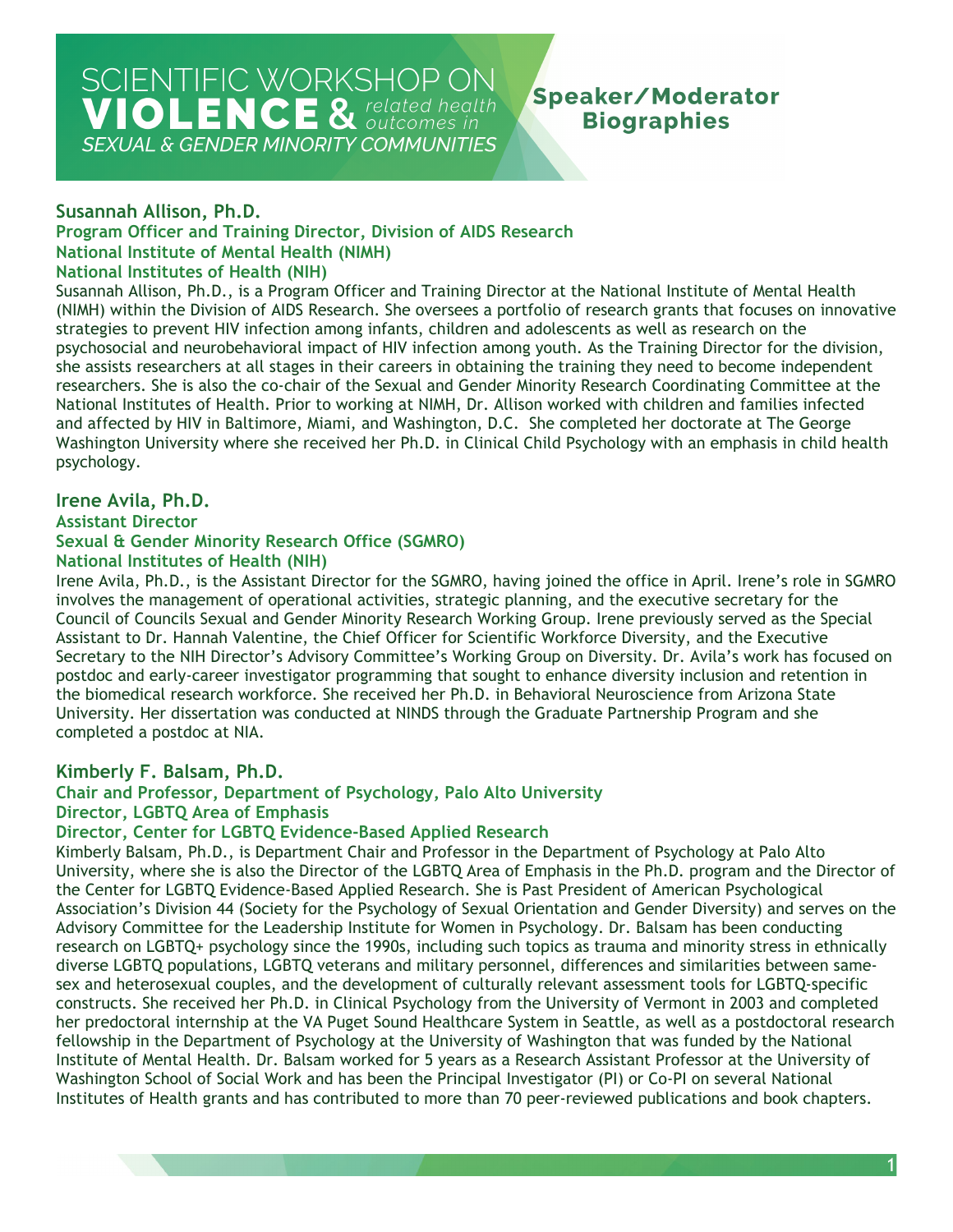## **Speaker/Moderator Biographies**

She is currently the PI of the LGBTQ+ Clinical Academy—a partnership with Santa Clara County—to develop, implement, and evaluate a 40-hour intensive cultural competence training for master's-level clinicians. Dr. Balsam also has a 20-year history of clinical practice with LGBTQ+ patients in a wide range of settings.

#### **Dara Blachman-Demner, Ph.D.**

#### **National Institutes of Health (NIH) Health Scientist Administrator Office of Behavioral and Social Sciences Research (OBSSR)**

 received her BA from Duke University and her Ph.D. in clinical/community psychology from the University of Justice (NIJ) where she developed a portfolio examining the impact of youth violence and victimization Dara Blachman-Demner, Ph.D., is a Health Scientist Administrator in the Office of Behavioral and Social Sciences Research (OBSSR) at the National Institutes of Health. She leads OBBSR's NIH-wide efforts in implementation science, violence prevention research and research on structural and systemic racism. Dr. Blachman-Demner California, Berkeley. She completed her clinical internship at the Institute for Juvenile Research at the University of Illinois, Chicago and a postdoctoral fellowship at the Family Institute/School of Education and Social Policy at Northwestern University. Prior to joining OBSSR, she served as a Social Science Analyst at the National Institute of experiences on health outcomes. Dr. Blachman-Demner began her Federal career as a Society for Research in Child Development/AAAS policy fellow at OBSSR from 2006 to 2008. Dr. Blachman-Demner's research interests are to facilitate the translation, adoption and scale up of evidence-based interventions, practices and knowledge into clinical, community and public health settings. She focuses on coordination across health, justice, education, and social service sectors as well as on community-engaged and policy-relevant research. She works to advance the science of prevention and treatment of mental disorders and promotion of positive well-being among children and youth, particularly those from traditionally underserved communities.

#### **David Burnes, Ph.D.**

#### **Associate Professor and Associate Dean, Academic**

#### **Factor-Inwentash Faculty of Social Work, University of Toronto**

David Burnes, Ph.D., is Associate Professor and Associate Dean, Academic, at the University of Toronto, Factor-Inwentash Faculty of Social Work. He completed his Ph.D. at Columbia University School of Social Work in New York City, concentrating in gerontology and advanced practice. Dr. Burnes' program of research focuses on issues related to elder abuse and ageism, including the development of basic science and interventions to prevent the mistreatment of older adults. He has advised major international organizations, such as the World Health Organization and different levels of government, on these topics to advance research priorities and to implement prevention strategies. Dr. Burnes' interest in elder abuse stems from both family experience and clinical practice with older adults.

#### **Katie M. Edwards, Ph.D.**

#### **Associate Professor**

#### **Nebraska Center for Research on Children, Youth, Families and Schools University of Nebraska–Lincoln**

 Katie Edwards, Ph.D., is an Associate Professor in Educational Psychology and in the Nebraska Center for focuses on the development, implementation, and evaluation of violence prevention and response initiatives, specifically among LGBTQ+ populations. To date, Dr. Edwards has published more than 150 peer-reviewed publications on these topics, and she currently has funding from the Centers for Disease Control and Research on Children, Youth, Families and Schools at the University of Nebraska–Lincoln. Dr. Edwards' work predominantly among adolescents and young adults. Much of her work focuses on dating and sexual violence, Prevention, National Institutes of Health, National Science Foundation, and U.S. Department of Justice. A recent study released by Stanford University named Dr. Edwards in the top 2 percent of researchers in the world.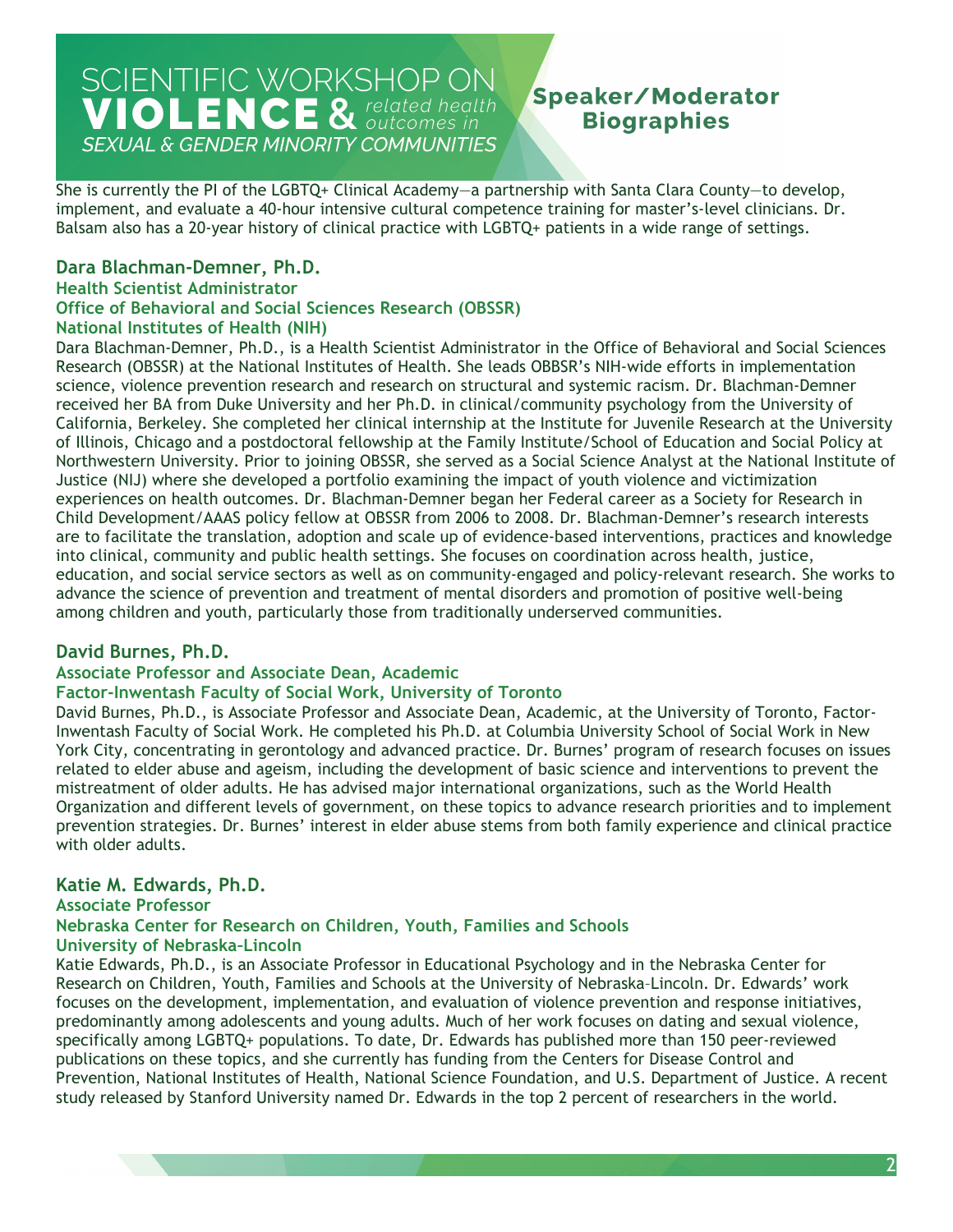**Speaker/Moderator Biographies** 

#### **Dorothy L. Espelage, Ph.D.**

#### **William C. Friday Distinguished Professor of Education The University of North Carolina at Chapel Hill**

 Public Policy. Dr. Espelage is a Fellow of the Association for Psychological Science, APA, and American the Society for Prevention Research Award in 2020. Dr. Espelage earned her Ph.D. in Counseling Psychology from Dorothy Espelage, Ph.D., is William C. Friday Distinguished Professor of Education at The University of North Carolina at Chapel Hill. She is the recipient of the American Psychological Association (APA) Lifetime Achievement Award in Prevention Science and the 2016 APA Award for Distinguished Contributions to Research in Educational Research Association. She recently was elected to the National Academy of Education and received Indiana University in 1997. Over the last 22 years, she has authored more than 200 peer-reviewed articles, six edited books, and 70 chapters on bullying, homophobic teasing, sexual harassment, dating violence, and gang violence. In addition, Dr. Espelage has conducted numerous studies on violence and adverse outcomes for gender and sexual minority youth. Her research focuses on translating empirical findings into prevention and intervention programming. Dr. Espelage conducts regular webinars for the Centers for Disease Control and Prevention, National Institutes of Health, and National Institute of Justice to disseminate research. She has conducted randomized clinical trials to evaluate K–12 social-emotional learning programs to reduce youth aggression, overseen peer-led interventions to address sexual violence and suicidal behaviors, and established virtual reality– based bully prevention programs.

#### **Andrew R. Flores, Ph.D.**

#### **Assistant Professor, American University**

#### **Visiting Scholar, The Williams Institute at UCLA School of Law**

Andrew Flores, Ph.D., is an Assistant Professor of Government at the School of Public Affairs at American University and a Visiting Scholar at the Williams Institute at UCLA School of Law. His research focuses on attitude formation, attitude change, and public policies affecting LGBTQ populations, and his work has been published in Science Advances, the Proceedings of the National Academy of Sciences, the American Journal of Public Health, Public Opinion Quarterly, Political Psychology, and other peer-reviewed journals. Dr. Flores served as a member of the National Academies of Sciences, Engineering, and Medicine's Consensus Committee on the Well-being of Sexual and Gender Diverse Populations in the United States, which published its consensus study with National Academies Press. Recently, he has published about crime statistics and the victimization of LGBT people in the United States, resulting in some of the first nationally representative and comprehensive crime statistics by sexual orientation and gender identity. Dr. Flores has interest in LGBTQ politics and policy, race, ethnicity and politics, public opinion and political behavior, political representation, data visualization, data science, and political methodology.

## **Ellis Furman, M.A. Doctoral Candidate**

## **Wilfrid Laurier University**

 youth in building individual capacity to recognize, name, navigate, and challenge harmful, values, attitudes, and theory, research, and action, Furman always is interested in exploring different quantitative, qualitative, and Ellis Furman (pronouns: They/Them) is a community-engaged researcher and educator who takes critical and creative approaches to understanding and addressing complex social problems that affect queer, transgender, nonbinary, and Two-Spirit youth in Canada. Furman's research and knowledge mobilization efforts aim to support behaviors that are structured by gender biases, patriarchy, power, and privilege. With passions for critical social arts-based methods to analyze, make sense of, and share the realities of gender inequity, harm, abuse, and neglect in our families, schools, workplaces, and communities. Furman is currently a Ph.D. candidate in the Community Psychology program at Wilfrid Laurier University and is a Vanier Canada Scholar.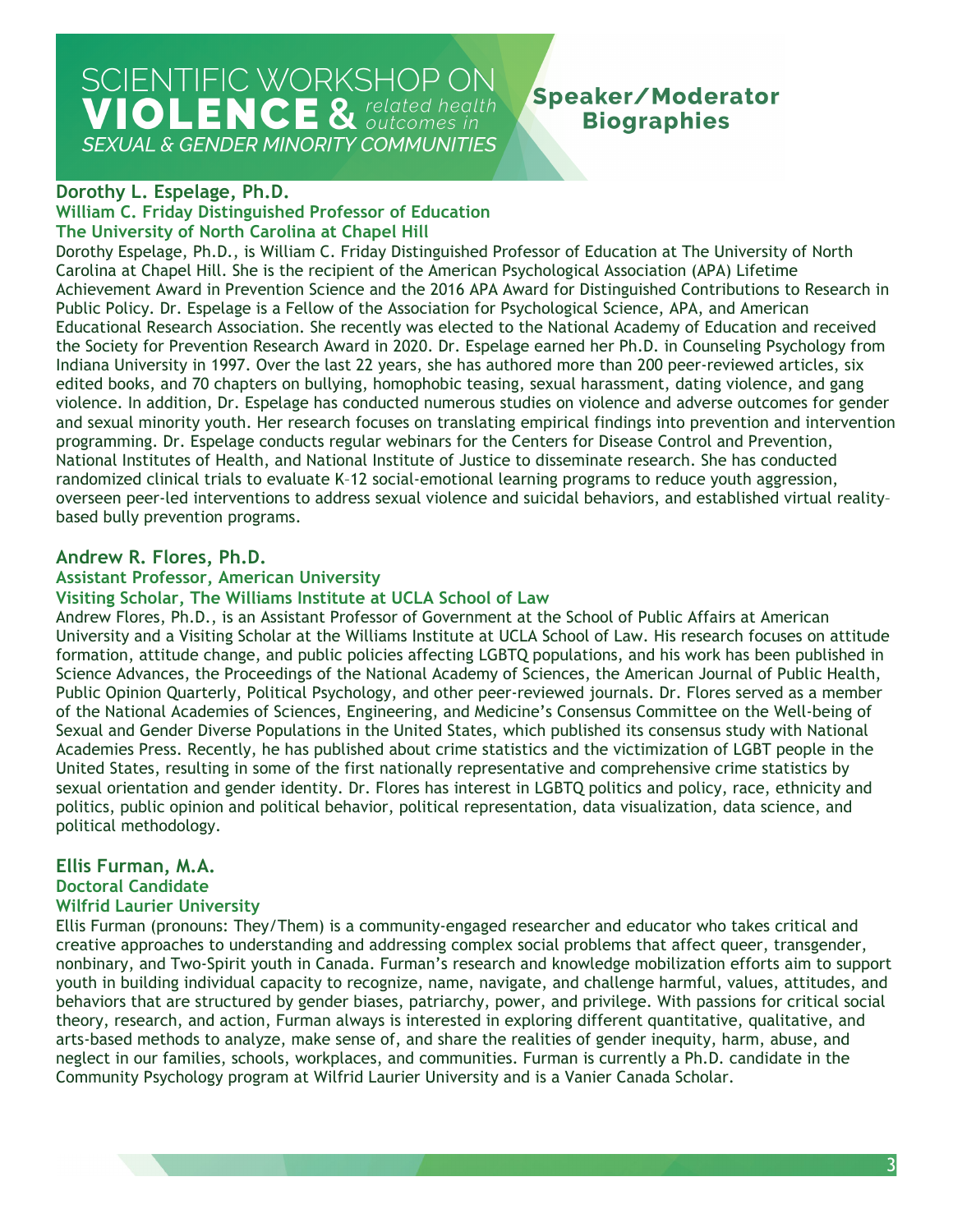### **Speaker/Moderator Biographies**

#### **M. Paz Galupo, Ph.D. Professor**

#### **Towson University**

M. Paz Galupo, Ph.D., (pronouns: She/They) is Professor of Psychology and Director of the Sexual and Gender Identity Lab at Towson University. Dr. Galupo's research focuses on individuals in the LGBTQ community who are marginalized the most (i.e., bisexual, trans, and nonbinary individuals, as well as LGBTQ Black, Indigenous, and people of color). As a mixed-methods (quantitative/qualitative) researcher, Dr. Galupo has developed a grantsupported research program that focuses on building theoretical understandings at the intersection of sexual orientation and gender diversity, with a focus on nonbinary expressions of bisexual and transgender experience. She has published more than 90 peer-reviewed research articles and has developed six different research measures. Dr. Galupo is a Fellow of the American Psychological Association (APA) and was appointed recently to the APA Task Force for revising the Professional Guidelines for Psychological Practice with Transgender and Gender Nonconforming People. She serves as Editor of the Journal of GLBT Family Studies and the Journal of Bisexuality and as Associate Editor for the International Journal of Transgender Health (the official journal for the World Professional Association for Transgender Health). In 2019, Dr. Galupo was appointed as Editor for Psychology of Sexual Orientation and Gender Diversity (the official journal for APA's Division 44).

#### **Phyllis B. Gerstenfeld, Ph.D., J.D.**

#### **Professor and Chair of Criminal Justice**

#### **California State University, Stanislaus**

 Crimes: Causes, Controls, and Controversies, which is currently in its fourth edition. She has published articles from Reed College, and she received her M.A. and Ph.D. degrees in Psychology and her J.D. from the University Phyllis Gerstenfeld, Ph.D., J.D., is Professor and Chair of Criminal Justice at California State University, Stanislaus. Her research primarily focuses on hate crime and extremism, including organized extremist groups and the legal and policy challenges associated with hate crime legislation. Dr. Gerstenfeld is the author of Hate centered on such topics as extremist groups' use of the internet, factors affecting decision making in hate crime cases, and situational antecedents of intergroup bias. Dr. Gerstenfeld's most current work stems from her experiences as a Fulbright Scholar in Croatia; she is leading a multinational team to explore future criminal justice professionals' attitudes toward lesbians and gay men. Dr. Gerstenfeld received her B.A. in Psychology of Nebraska–Lincoln.

#### **Jeremy T. Goldbach, Ph.D., L.M.S.W.**

#### **Associate Professor and Chair, USC Social Behavioral Institutional Review Board Director, Center for LGBT+ Health Equity, University of Southern California**

Jeremy Goldbach, Ph.D., L.M.S.W., is Director of the Center for LGBTQ+ Health Equity. He joined the faculty in 2012 after completing both his master's and doctoral degrees in social work at The University of Texas at Austin. Dr. Goldbach's research is focused primarily on measuring, understanding, and intervening upon experiences of minority stress and discrimination among LGBTQ+ children and adolescents. His work has been supported by the Eunice Kennedy Shriver National Institute of Child Health and Human Development, National Institute on Minority Health and Health Disparities, National Institute on Drug Abuse, U.S. Department of

 Defense, and various foundations. Dr. Goldbach's practice background includes organizing both clinical and community programs.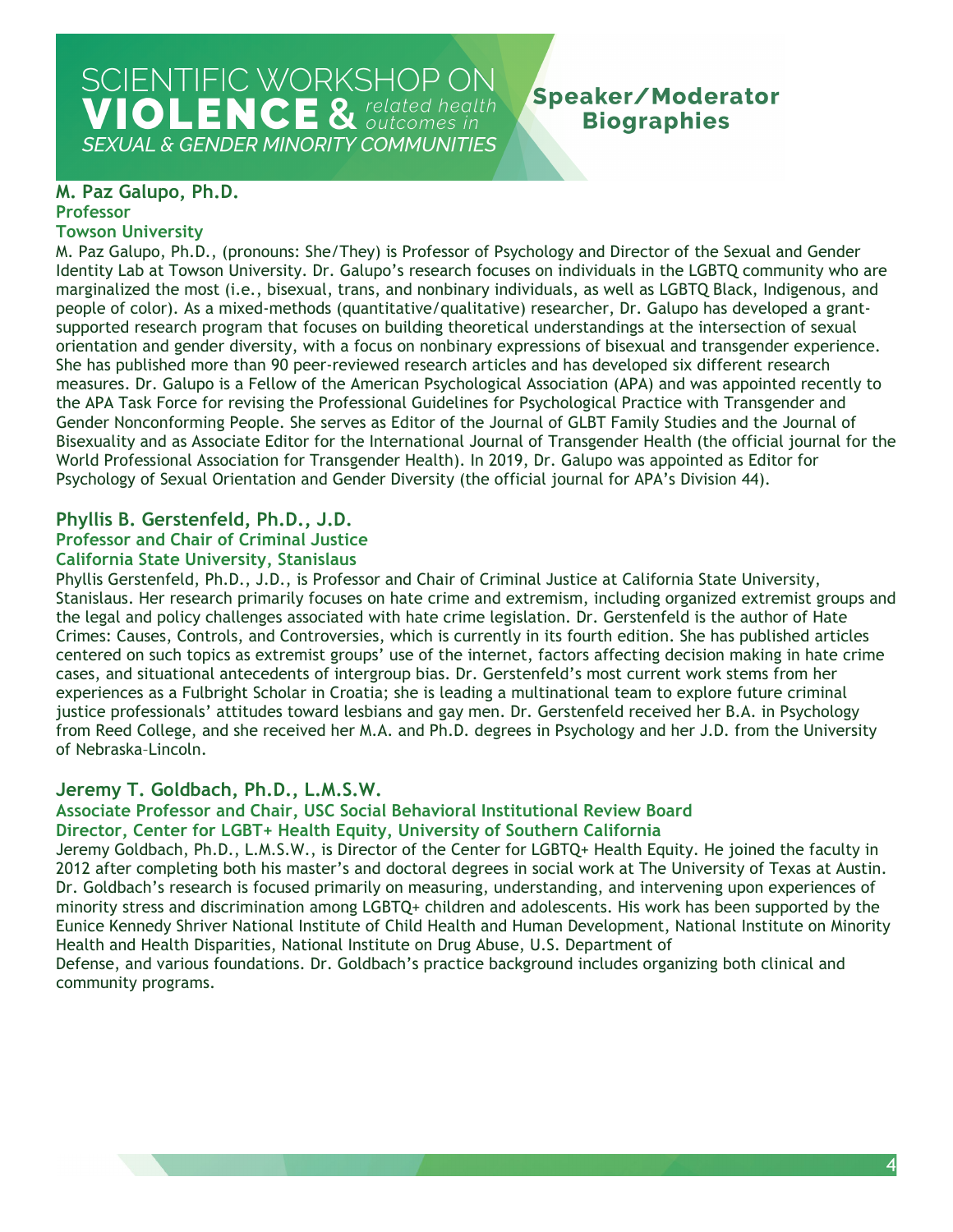## SCIENTIFIC WORKSHOP ON **VIOLENCE & related health**

**SEXUAL & GENDER MINORITY COMMUNITIES** 

## Speaker/Moderator **Biographies**

#### **Deputy Director and LGBTQ Program Director Naomi G. Goldberg, M.P.P. Movement Advancement Project**

 communications that help speed equality and opportunity for all. For more than 12 years, she has focused on that include LGBTQ people and the criminal justice system, the importance of marriage for same-sex couples and transgender people and their economic security. Prior to joining MAP, she completed a public policy fellowship at the Williams Institute at UCLA School of Law. Ms. Goldberg received her undergraduate degree from Mount Naomi Goldberg, M.P.P., is the Deputy Director and LGBTQ Program Director at the Movement Advancement Project (MAP), an independent think tank focused on providing independent and rigorous research, insight, and advancing LGBTQ public policy, with a focus on engaging, collaborative, and data-centered efforts. At MAP, Ms. Goldberg frequently collaborates with leading LGBTQ organizations and progressive allied organizations on issues their families, and the challenges facing LGBTQ workers, LGBTQ women, and LGBTQ people of color. Her work has been published in the Archives of Sexual Behavior, Fertility and Sterility, and Journal of Health Psychology about findings from the U.S. Longitudinal Lesbian Family Study—a study analyzing data from the California Health Interview Survey about intimate partner violence in Journal of Interpersonal Violence. Ms. Goldberg also has written several book chapters about LGBTQ-parent families, their economic well-being, LGBTQ family law, and Holyoke College and Master's in Public Policy from the University of Michigan's Ford School of Public Policy.

#### **Xavier L. Guadalupe-Diaz, Ph.D.**

## **Associate Professor and Criminology Program Coordinator**

#### **Framingham State University**

 Maltreatment, and Trauma. Dr. Guadalupe-Diaz is the author of the first scholarly book on transgender intimate help-seeking behavior among transgender survivors of IPV from the U.S. Transgender Survey. Dr. Guadalupe-Diaz Xavier Guadalupe-Diaz, Ph.D., is Associate Professor and the Criminology Program Coordinator at Framingham State University. Dr. Guadalupe-Diaz's research focuses on various aspects of intimate partner and sexual violence within LGBTQ communities including help-seeking behaviors, police disclosure, transgender victimization, risk factors, emotional abuse, and identity. He has published numerous scholarly articles and chapters in such journals as Violence Against Women, Deviant Behavior, and the Journal of Aggression, partner violence—titled Transgressed: Intimate Partner Violence in Transgender Lives—by New York University Press (NYU Press) and co-editor of Transgender Intimate Partner Violence: A Comprehensive Introduction, also by NYU Press. He was recognized with his university's Distinguished Faculty Award for Excellence in Scholarship and Creative Activity. Dr. Guadalupe-Diaz's ongoing research includes theoretical work on queer(ing) #MeToo, abolition and queer(ing) victimology, and examinations of polyvictimization and intimate partner violence (IPV) serves on the editorial board of the SAGE journal Violence Against Women and serves as a Crime and Research Justice Alliance expert on violence in intimate relationships.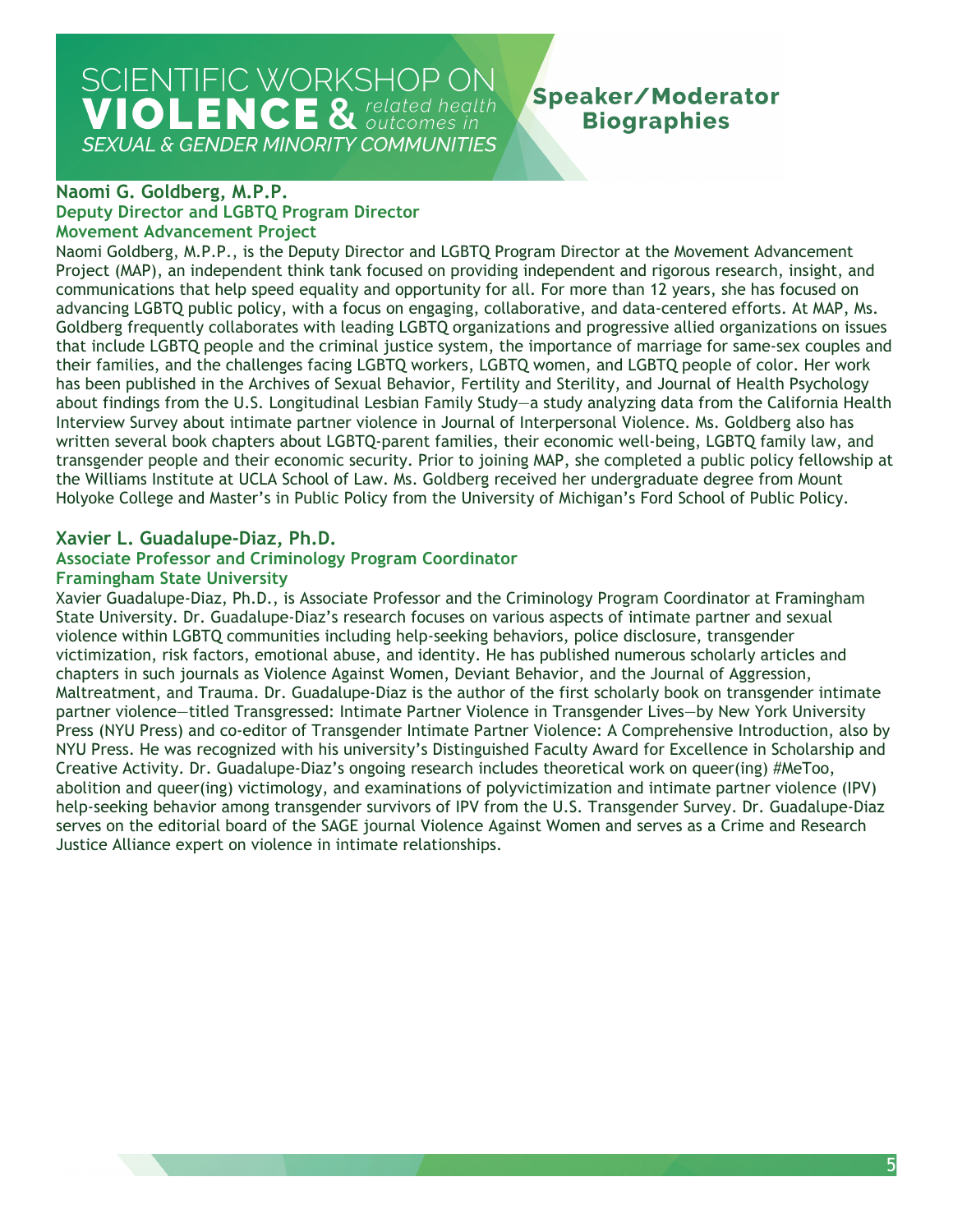## SCIENTIFIC WORKSHOP ON **VIOLENCE & related health**

## **Speaker/Moderator Biographies**

**SEXUAL & GENDER MINORITY COMMUNITIES** 

#### **Jen Marchbank, Ph.D., M.A., FHEA Professor**

#### **Simon Fraser University**

 Gender, Violence, and Resistance (2000); Women, Power, and Politics: Comparative Studies of Childcare (2000); University, also with Dr. Claire Robson (see [www.sfu.ca/lgbteol/lgbt-elder-abuse-2.html\)](http://www.sfu.ca/lgbteol/lgbt-elder-abuse-2.html)—that created Jen Marchbank, Ph.D., M.A., FHEA, is a Professor of Gender, Sexuality and Women's Studies at Simon Fraser University. She has authored, co-authored, and co-edited several publications—including States of Conflict: Introduction to Gender: Social Science Perspectives (2014); Basically Queer: An Intergenerational Guide to LGBTQ2SIA+ Lives (2017), and Making Sense of a Global Pandemic: Relationship Violence & Working Together Towards a Violence Free Society (2020) (ebook [kpu.pressbooks.pub/nevr/\)](https://kpu.pressbooks.pub/nevr/). Dr. Marchbank is part of the LGBT Elder Abuse project—headed by Dr. Gloria Gutman of the Gerontology Research Centre at Simon Fraser Canada's first educational materials on LGBT Elder Abuse and is a member of NEVR—the Network to Eliminate Violence in Relationships. Dr. Marchbank also researches resiliency in trans and nonbinary children and youth and is the co-founder and co-facilitator of Youth 4 Change, an LGBTQ2SIA+ (lesbian, gay, bisexual, transgender, queer, Two-Spirit, intersex, asexual, plus) activist youth group.

## **Adam G. McCormick, Ph.D., M.S.S.W.**

### **Associate Professor of Social Work**

#### **St. Edward's University**

 Texas, and teaches courses in child welfare and social work with families. Dr. McCormick has a number of Adam McCormick, Ph.D., M.S.S.W., is Associate Professor of Social Work at St. Edward's University in Austin, research interests, including LGBTQ youth in the child welfare system, the relationship rights of siblings in foster care, the intersections of child welfare and immigration, and masculinity and violence. He is the author of books about LGBTQ youth in the foster care system, such as Empowering Approaches to an Inclusive System of Care and Supporting LGBTQ Youth in Foster Care: A Guide for Foster Caregivers, and he currently is working on a book project that explores the impact of harmful masculinity on boys and young men and strategies social workers can use to address these issues in practice. Dr. McCormick is a frequent contributor to a number of media outlets on a range of topics related to social work.

#### **Adam M. Messinger, Ph.D.**

#### **Associate Professor**

#### **Northeastern Illinois University**

 Adam Messinger, Ph.D., (pronouns: He/Him/His) is an Associate Professor of Justice Studies and of Women's, (IPV) in the relationships of LGBTQ people, with a focus on causal pathways and help-seeking behaviors. Dr. in-depth look at the last 40 years of LGBTQ IPV research and that have drawn evidence-based tips for future Gender, and Sexuality Studies at Northeastern Illinois University, where he researches intimate partner violence Messinger is the co-editor of Transgender Intimate Partner Violence: A Comprehensive Introduction (Messinger and Guadalupe-Diaz, 2020, New York University Press) and the author of LGBTQ Intimate Partner Violence: Lessons for Policy, Practice, and Research (Messinger, 2017, University of California Press)—books that offer an public policy and service provision.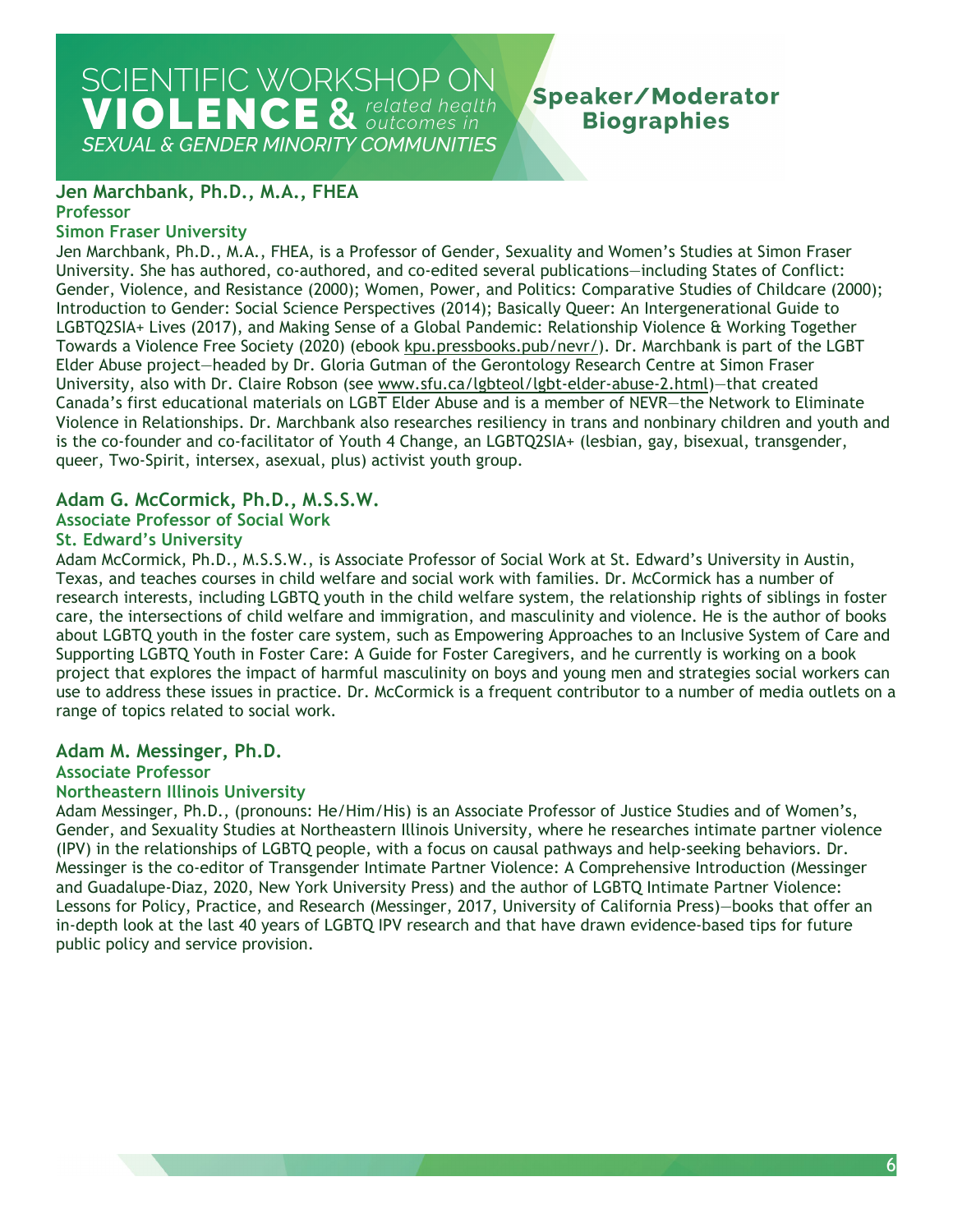### **Speaker/Moderator Biographies**

#### **Karen L. Parker, Ph.D., M.S.W.**

**Director** 

## **Sexual & Gender Minority Research Office (SGMRO)**

#### **National Institutes of Health**

 Institutes of Health (NIH). Dr. Parker was instrumental in the formation of the office in fall of 2015 and was Department of Health and Human Services LGBT Coordinating Committee. Previously, Dr. Parker worked at the National Cancer Institute for 14 years, where she served as Acting Branch Chief in the NCI Office of Science Planning and Assessment and as Special Assistant to the President's Cancer Panel. She began her career at NIH in 2001 as a Presidential Management Fellow. Dr. Parker received her Bachelor of Arts in English from Indiana University and her Master of Social Work from the University of Michigan, where she studied community Karen L. Parker is the Director of the Sexual & Gender Minority Research Office (SGMRO) at the National appointed Director in June 2016. In her role as Director, Dr. Parker is co-chair of the trans-NIH Sexual and Gender Minority Research Coordinating Committee (RCC), a committee on which she has served since its inception in 2011, and co-chair of the NIH SGM Research Working Group of the Council of Councils. Dr. Parker is also a member of the NIH Anti-Harassment Steering Committee and serves as the co-chair of the NIH Office of the Director Anti-Harassment Champions Working Group. Additionally, she sits as an ad-hoc member on the Advisory Committee to the NIH Director Working Group on Diversity. Dr. Parker is involved in several SGM-related initiatives beyond NIH. She serves as co-chair of the Measuring Sexual Orientation and Gender Identity (SOGI) Research Group, an entity of the Federal Committee on Statistical Methodology, as well as co-chair for the organization, social policy, and evaluation. She subsequently completed her Ph.D. at the University of Maryland, School of Social Work.

#### **June C. Paul, Ph.D., M.S.W. Assistant Professor, Social Work Department Skidmore College**

 field of human services for nearly 17 years as a direct service practitioner, policy advisor, and statewide administrator in both public child welfare and education in Wisconsin. Dr. Paul received her M.S.W. and Ph.D. June Paul, Ph.D., M.S.W., is an Assistant Professor in the Social Work Department at Skidmore College in Saratoga Springs, New York. Her research examines public and community-based programs and policies for vulnerable children, youth, and families, with an explicit focus on intersectionality and disproportionality among dimensions of race, class, sexual orientation, and gender identity. Using a community-based approach, Dr. Paul investigates the origins, structures, and consequences of discrimination and social injustice in child welfare, juvenile justice, and other social service settings, with a particular focus on advancing strategies for providing more equitable and effective care and services to sexual and/or gender minorities. Prior to obtaining her Ph.D., she worked in the degrees from the University of Wisconsin–Madison.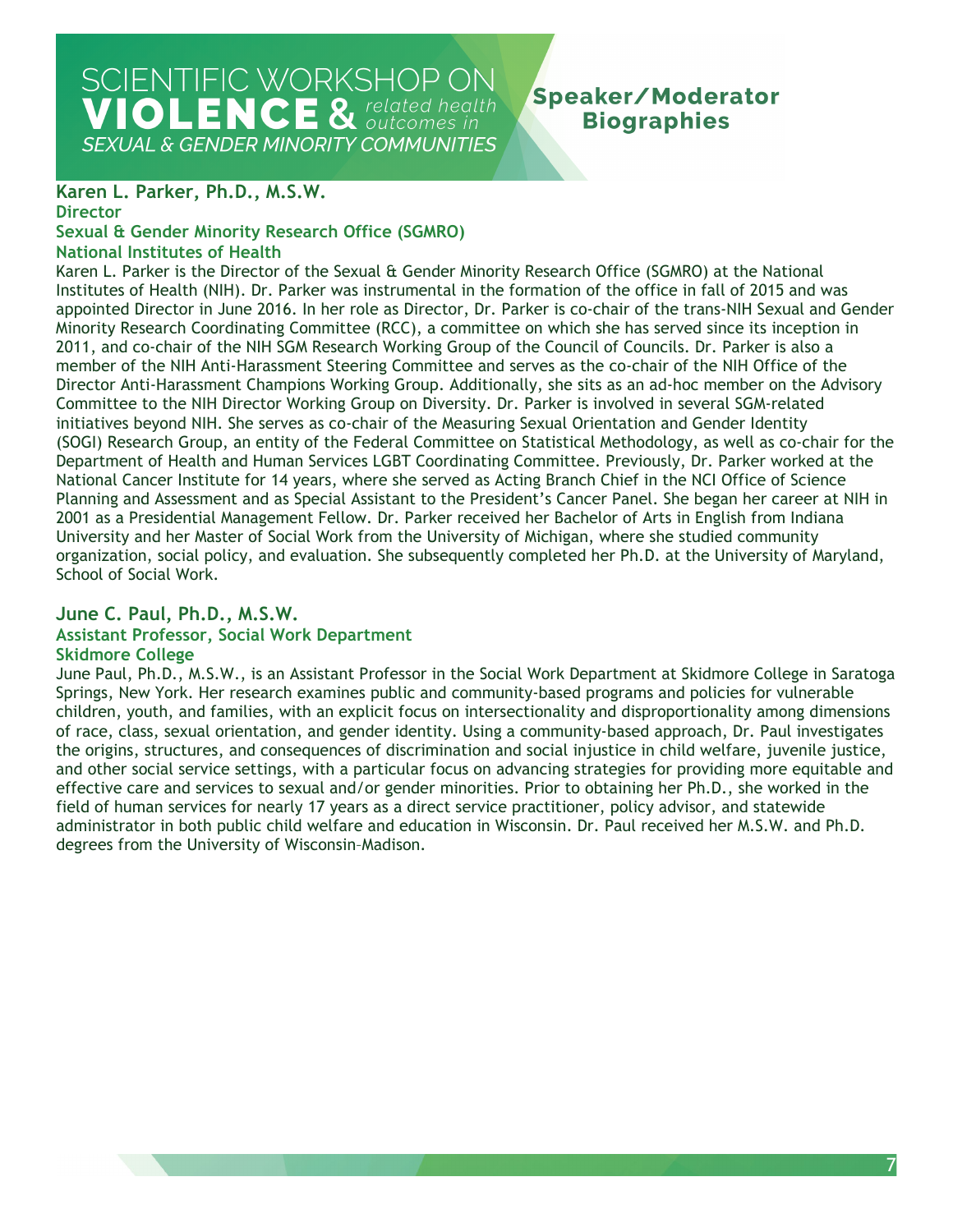## SCIENTIFIC WORKSHOP ON **VIOLENCE & related health**

**SEXUAL & GENDER MINORITY COMMUNITIES** 

## **Speaker/Moderator Biographies**

## **Elizabethe C. Payne, Ph.D.**

#### **Director**

#### **QuERI – The Queering Education Research Institute**

 Elizabethe Payne, Ph.D., is Founder and Director of QuERI – The Queering Education Research Institute and is effective research-based policy for LGBTQ students and families. Dr. Payne worked with the U.S. Department of and HIV education policy, as well as policies related to teacher education and school climate. Dr. Payne teaches education faculty at the City University of New York. QuERI is dedicated to bridging the gaps between research, policy, and practice in support of LGBTQ+ students. She is a sociologist of education, with a focus on gender and sexual minorities. Dr. Payne's research explores anti-bullying discourses, state-level LGBT-inclusive anti-bullying policy and its implementation, educator experiences working with gender and sexual minority students, and the school experiences of LGBTQ+ young people. She serves on the New York State Dignity for All Students Act Task Force and works directly with the New York State Education Department and the State legislature toward more Justice on the historic application of Title IX to LGBTQ student harassment cases and served on the 2020 Biden/Harris LGBTQ Public Policy Committee. Her applied work additionally addresses state-level sex education courses on LGBTQ issues in education, public policy, qualitative research methods, and foundations of education. Her forthcoming edited volume, Queer Kids, School Violence, and the Limits of "Bullying," brings together leading international scholars to challenge the current limits of anti-bullying efforts in support of gender and sexual minority students. Dr. Payne was a high school English teacher in Houston, Texas, before completing her Ph.D.

#### **Jillian R. Scheer, Ph.D. Assistant Professor, Department of Psychology Syracuse University**

 licensed counseling psychologist. Dr. Scheer earned a Ph.D. in Counseling Psychology at Boston College and completed a predoctoral internship accredited by the American Psychological Association at Mount Sinai St. violence among SGM youth and adults; and (4) developing trauma-informed, evidence-based prevention and and alcohol use in near real time and also is conducting a meta-analysis of the prevalence of PTSD symptoms and Jillian Scheer, Ph.D., is an Assistant Professor in the Department of Psychology at Syracuse University and a Luke's in New York City. She also completed a T32 postdoctoral research fellowship funded by the National Institute of Mental Health at the Center for Interdisciplinary Research on AIDS at the Yale University School of Public Health. Dr. Scheer is Principal Investigator (PI) of the Minority Stress and Trauma Lab at Syracuse University; her multi-method program of research broadly focuses on (1) examining potentially traumatic events, such as dating and sexual violence, and stigma-related stressors, such as rejection and discrimination, as determinants of sexual and gender minority (SGM) individuals' poor mental and behavioral health; (2) identifying cognitive, affective, and behavioral pathways through which trauma and stigma-related stress affect diverse sexual and gender minorities' health; (3) understanding contextual and structural predictors of dating and sexual intervention efforts aimed to reduce SGM individuals' comorbid post-traumatic stress disorder (PTSD) symptoms and hazardous drinking. Dr. Scheer's laboratory currently is launching a national multiwave ecological momentary assessment study examining trauma-exposed sexual minority women's help-seeking behaviors, PTSD symptoms, comorbid alcohol-related outcomes among sexual minority women.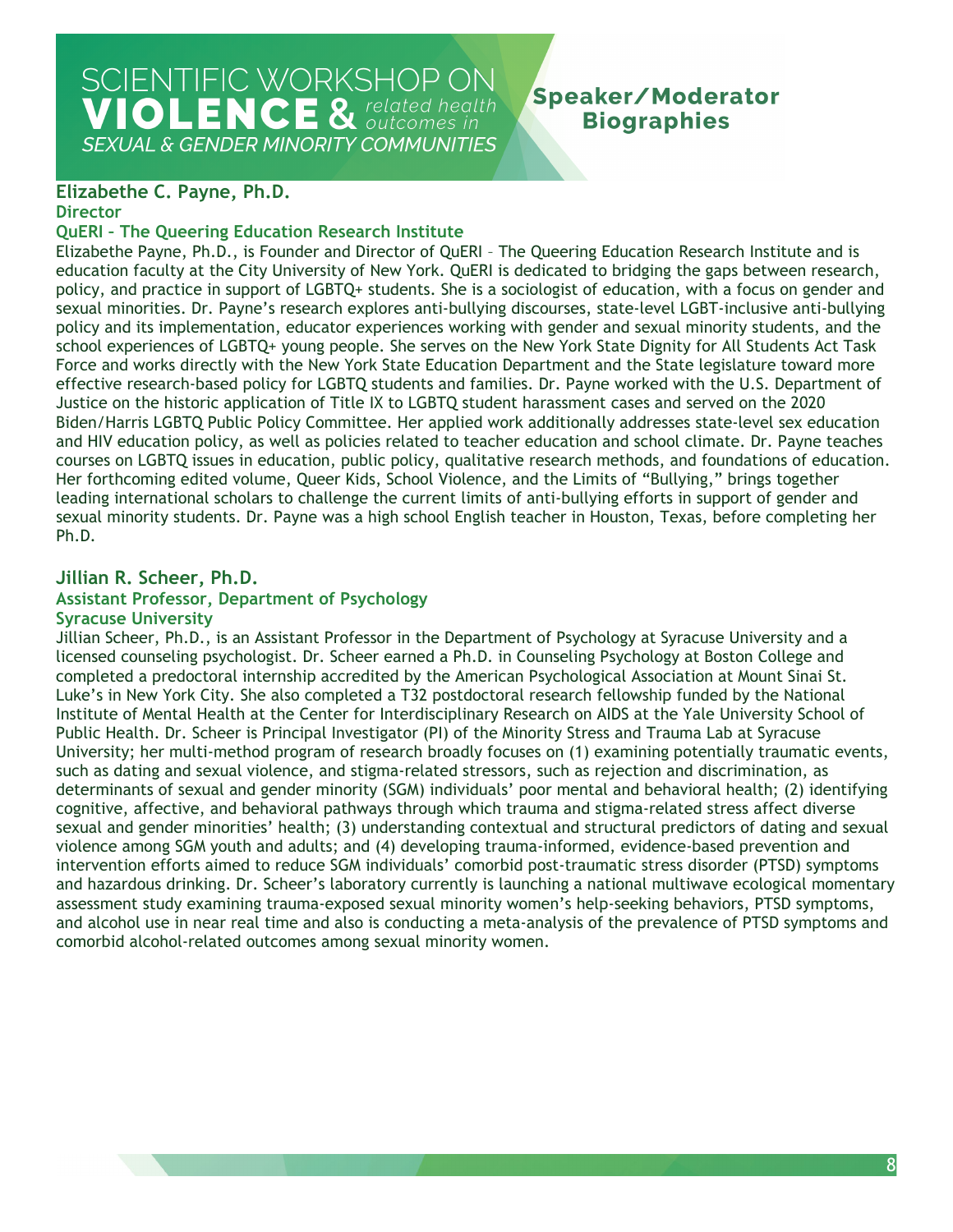## **Speaker/Moderator Biographies**

#### **Rob Stephenson, Ph.D., M.Sc., M.A.**

 **Sylvia S. Hacker Collegiate Professor of Nursing and Sexual Health Chair, Department of Systems, Population and Leadership, School of Nursing Director, Center for Sexuality and Health Disparities** 

## **University of Michigan**

Michigan. He also directs the Center for Sexuality and Health Disparities [\(www.sexualityandhealth.org\)](http://www.sexualityandhealth.org/). Trained vulnerable populations, with specific foci on HIV prevention for sexual and gender minorities. His mission is to develop and test culturally appropriate HIV prevention interventions for gay, bisexual, and other men who have sex with men (GBMSM) and for transgender- and gender-diverse populations, including HIV testing and counseling partner violence (IPV) and HIV risk-related behaviors. He also works on the use of technology and mHealth to influence HIV testing and linkage to HIV care for GBMSM and for transgender and gender-diverse groups. Dr. Stephenson developed the IPV-GBM Scale—the first scale to measure IPV as specifically experienced by GBMSM. Rob Stephenson, Ph.D., M.Sc., M.A., is the Sylvia S. Hacker Collegiate Professor of Nursing and Sexual Health and Chair of the Department of Systems, Population, and Leadership in the School of Nursing at the University of as a demographer and an epidemiologist, Dr. Stephenson's work focuses on sexual and reproductive health among for male couples, testing dyadic models of care and online service provision to reduce barriers to accessing HIV. Dr. Stephenson particularly is interested in the intersections of social stress, violence, and HIV risk, with projects that examine how the social stressors experienced by LGBT people may shape their experiences of intimate His currently funded research examines the impact of IPV on viral suppression and engagement in care among GBMSM living with HIV, as well as the behavioral, biological, and immunological pathways between IPV and HIV risk for GBMSM.

#### **Karina Walters, Ph.D., M.S.W.**

#### **Associate Dean for Research, Professor, and Katherine Hall Chambers Scholar Co-Director, Indigenous Wellness Research Institute**

#### **University of Washington**

 P60MD006909) at the University of Washington. IWRI is one of 16 NIMHD Comprehensive Centers of Excellence and than 20 years of experience in social epidemiological research on the historical, social, and cultural determinants Karina Walters, Ph.D., M.S.W., an enrolled member of the Choctaw Nation of Oklahoma, is the Associate Dean for Research, the Katherine Hall Chambers Scholar, and the Co-Director and Principal Investigator of the Indigenous Wellness Research Institute (IWRI; National Institute on Minority Health and Health Disparities [NIMHD] one of two devoted to American Indian and Alaska Native (AIAN) research in the country. Dr. Walters has more of health among AIAN populations, as well as chronic disease prevention research (e.g.,

 (Clinical) in 1990, and her Ph.D. in 1995, all from the University of California, Los Angeles. HIV, AOD, obesity). She has presented at more than 350 national and international conferences; was an invited speaker for Wednesday Afternoon Lecture Series (WALS) at the National Institutes of Health; and was a Fulbright Scholar at the University of Auckland, New Zealand. Dr. Walters received her B.A. (Sociology) in 1987, her M.S.W.